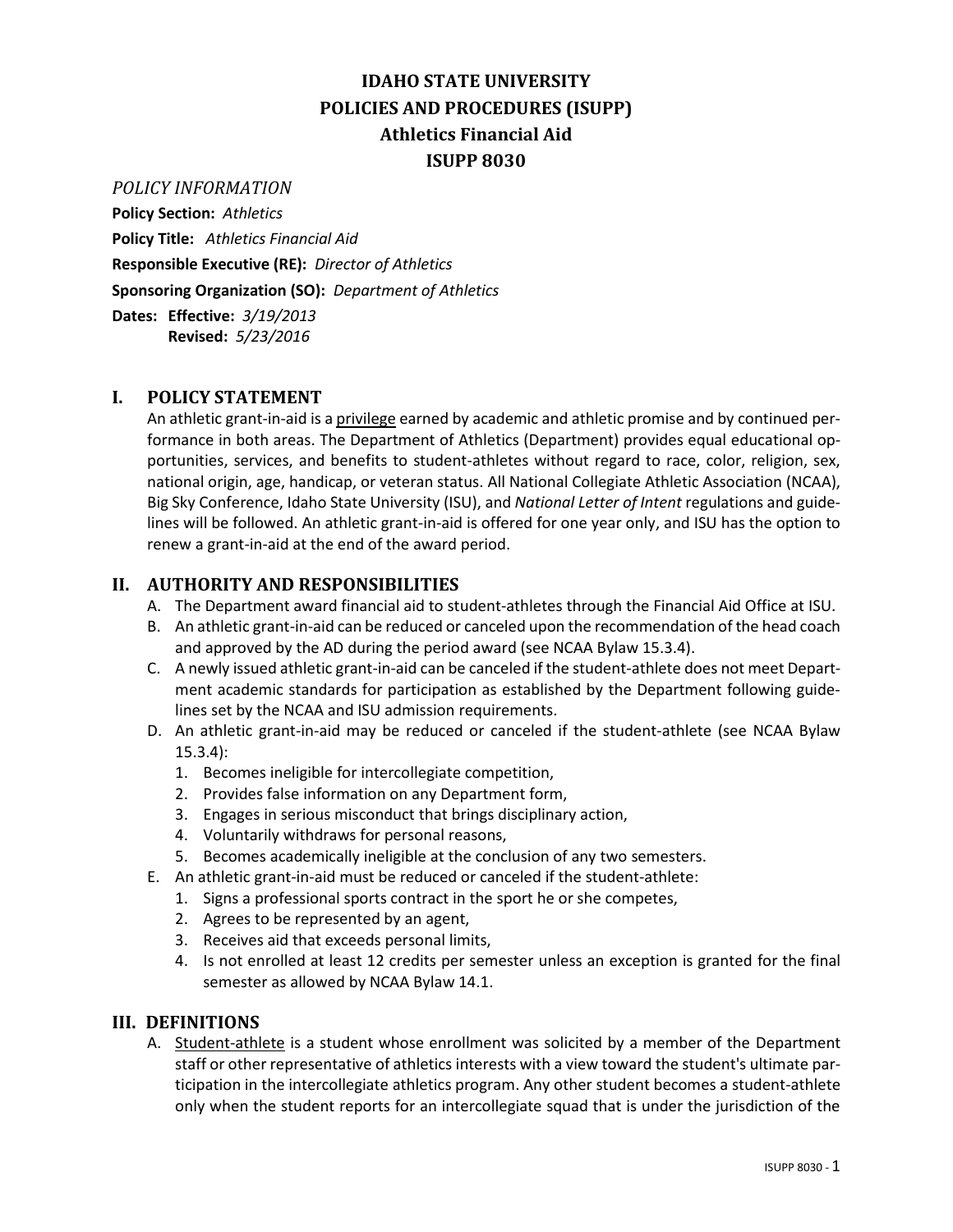Department. A student is not deemed a student-athlete solely on the basis of prior high school athletics participation (see NCAA Bylaw 12.02.12)

- B. Financial aid is funds provided to student-athletes from various sources to pay or assist in paying their cost of education at the institution (see NCAA Bylaw 15.02.4).
- C. Full grant-in-aid is financial aid that consists of tuition and fees, room and board, and courserequired books (see NCAA Bylaw 15.02.5).
- D. Renewal of financial aid based in any degree on athletics ability shall be made on or before July 1 prior to the academic year in which it is to be effective. ISU shall promptly notify in writing each student-athlete who received an award the previous academic year and who has eligibility remaining in the sport in which financial aid was awarded the previous academic year whether the grant has been renewed or not renewed for the ensuing academic year. Notification of financial aid renewals and non-renewals must come from ISU's Office of Financial Aid and Scholarships and not from the Department (see NCAA Bylaw 15.3.5).

## **IV. PROCEDURES TO IMPLEMENT**

- A. Head coaches and their staff identify prospective student-athletes and transfer student-athletes that will be offered athletic financial aid.
	- 1. For incoming freshmen, an issued *National Letter of Intent* (NLI) must be issued with a *Tender of Financial Aid*.
	- 2. For transfer student-athletes who are transferring from a two-year institution (also known as a 2-4 or 4-2-4 transfer) that have not graduated or who are transferring from a four-year institution (also known as 4-4 transfer) will be offered a *Tender of Financial* Aid only.
	- 3. For transfer student-athletes who have graduated from a two-year institution and have not signed an NLI can be issued an NLI and a *Tender of Financial Aid*.
- B. Head coaches and their staff identify current student-athletes without athletic financial aid (walk-ons) that will be offered athletic financial aid and issue a *Tender of Financial Aid*.
- C. Athletic Financial Aid Renewal Process (see NCAA Bylaw 15.3)
	- 1. Each student-athlete who received an award the previous academic year and who has eligibility remaining in the sport in which financial aid was awarded the previous academic year must have the athletic financial aid renewed, non-renewed, increased, or reduced by July 1 of each year.
		- a. Reduction/Nonrenewal
			- i. The head coach determines if there is just cause for reduction or nonrenewal of athletic financial aid.
			- ii. All canceled or reduced athletic financial aid correspondence must be issued by the ISU Office of Financial Aid and Scholarships.
		- b. Increase
			- i. Athletic financial aid may be increased for any reason at any time as defined in NCAA Bylaw 15.
			- ii. The head coach in consultation with the assistant athletic director/university business officer determines if there is just cause for an increase of athletic financial aid.
	- 2. All renewed, non-renewed, increased, or reduced athletic financial aid correspondence must be issued by the ISU Office of Financial Aid and Scholarships.
	- 3. Coaches should discuss with their student-athletes the athletic financial aid renewal, nonrenewal, increase or reduction before leaving campus or going home for the summer.
- D. Change in Financial Aid Status During Period of Award (see NCAA Bylaw 15.3)
	- 1. Reduction/Cancelation
		- a. The director of athletics, after consultation with the head coach, the assistant athletic director/university business officer, and the assistant athletic director for compliance, determines if there is just cause for reduction or cancelation of athletic financial aid.
		- b. All canceled or reduced athletic financial aid correspondence must be issued by the ISU Office of Financial Aid and Scholarships.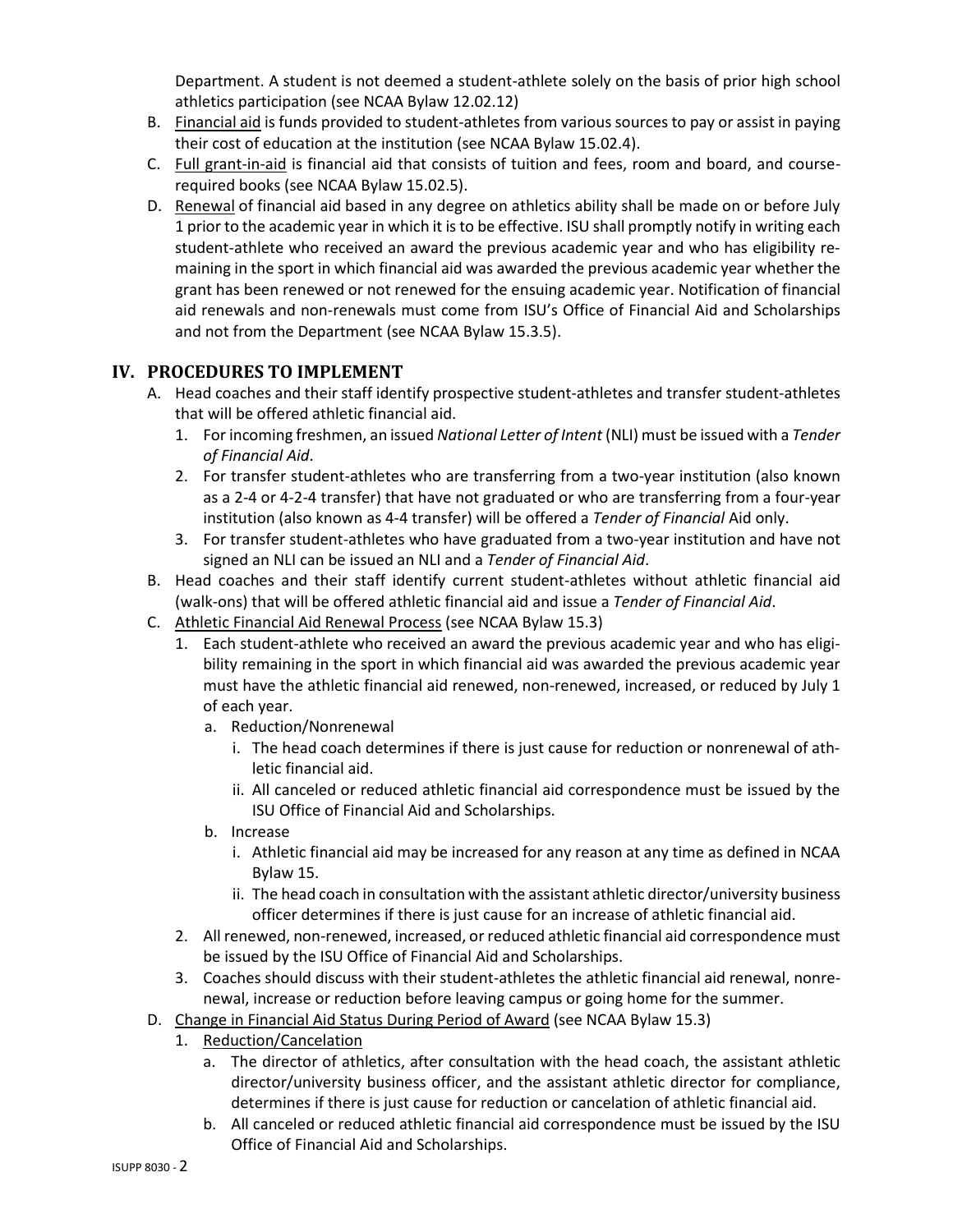- 2. Increase
	- a. Athletic financial aid may be increased for any reason at any time as defined in NCAA Bylaw 15.
	- b. After consultation with the head coach, the assistant athletic director/university business officer, and the assistant athletic director for compliance, the director of athletics approves the increase, and the recommendation will be sent to the Office of Financial Aid and Scholarships for a final decision and issuance of the recommended increase.
- E. Appeal
	- 1. A student-athlete has the right to appeal a change in financial aid status to the Financial Aid Committee. The notification letter from the Office of Financial Aid and Scholarships will outline the terms the student-athlete should follow regarding the appeal. For a more detailed explanation, see the student-athlete grievance procedure in the *Student-Athlete Handbook*.
	- 2. Student-athlete must put his/her appeal in writing within 10 days of the date of notification. It must be given to the Office of Financial Aid and Scholarships.
- F. Summer School Aid (see NCAA Bylaw 15.2.8)
	- 1. Returning student-athletes on financial aid can receive summer school aid up to the proportion of their annual athletic financial aid equivalency.
	- 2. The following conditions apply to the awarding of athletically related financial aid to a prospective student-athlete (including a prospective student-athlete not certified by the NCAA Eligibility Center as a qualifier) to attend ISU in the summer prior to the prospective student's initial, full-time enrollment at ISU.
		- a. The recipient is admitted to ISU in accordance with regular, published entrance requirements.
		- b. The recipient is enrolled in a minimum of six hours of academic course work (other than physical education activity courses) that is acceptable degree credit toward any of ISU's degree programs.
		- c. The recipient, if recruited, is subject to NCAA transfer provisions pursuant to NCAA regulations, unless admission to ISU as a full-time student is denied.
		- d. During the summer term or orientation period, the recipient shall not engage in any countable athletically related activities except for those activities specifically permitted in bylaws 13 and 17 of the NCAA.
		- e. Summer coursework is not used for the purpose of completing initial-eligibility or continuing-eligibility (transfer eligibility, progress toward degree) requirements. However, the hours earned during the summer prior to full-time enrollment at ISU may be used to satisfy the applicable progress-toward-degree requirements in following year.
- G. Post-Eligibility Aid (Fifth-Year Aid)
	- 1. Student-athletes on athletic aid who have exhausted eligibility can apply for financial aid.
	- 2. The student-athlete must be within five years of initial enrollment and must be within 24 credits of graduation with a minimum GPA of 2.0.
	- 3. All completed applications are reviewed by the  $5<sup>th</sup>$ -Year Aid Review Committee and awards based on available funds.
- H. Athletic Financial Aid after Career-Ending Injury
	- 1. Student-athletes on athletic aid that are unable to compete athletically in any further events or games due to an injury sustained during practice, competition, or ISU sponsored travel will have their athletic financial aid continued for the award period evaluated at the end of each semester.
	- 2. To continue to receive athletic financial aid, the student-athlete
		- a. will adhere to Department academic standards
		- b. provide service to the Department for not more than 20 hours per week
		- c. sign a medical/noncounter financial aid contract each semester
		- d. sign and agree to the terms of the Student-Athlete Code of Conduct